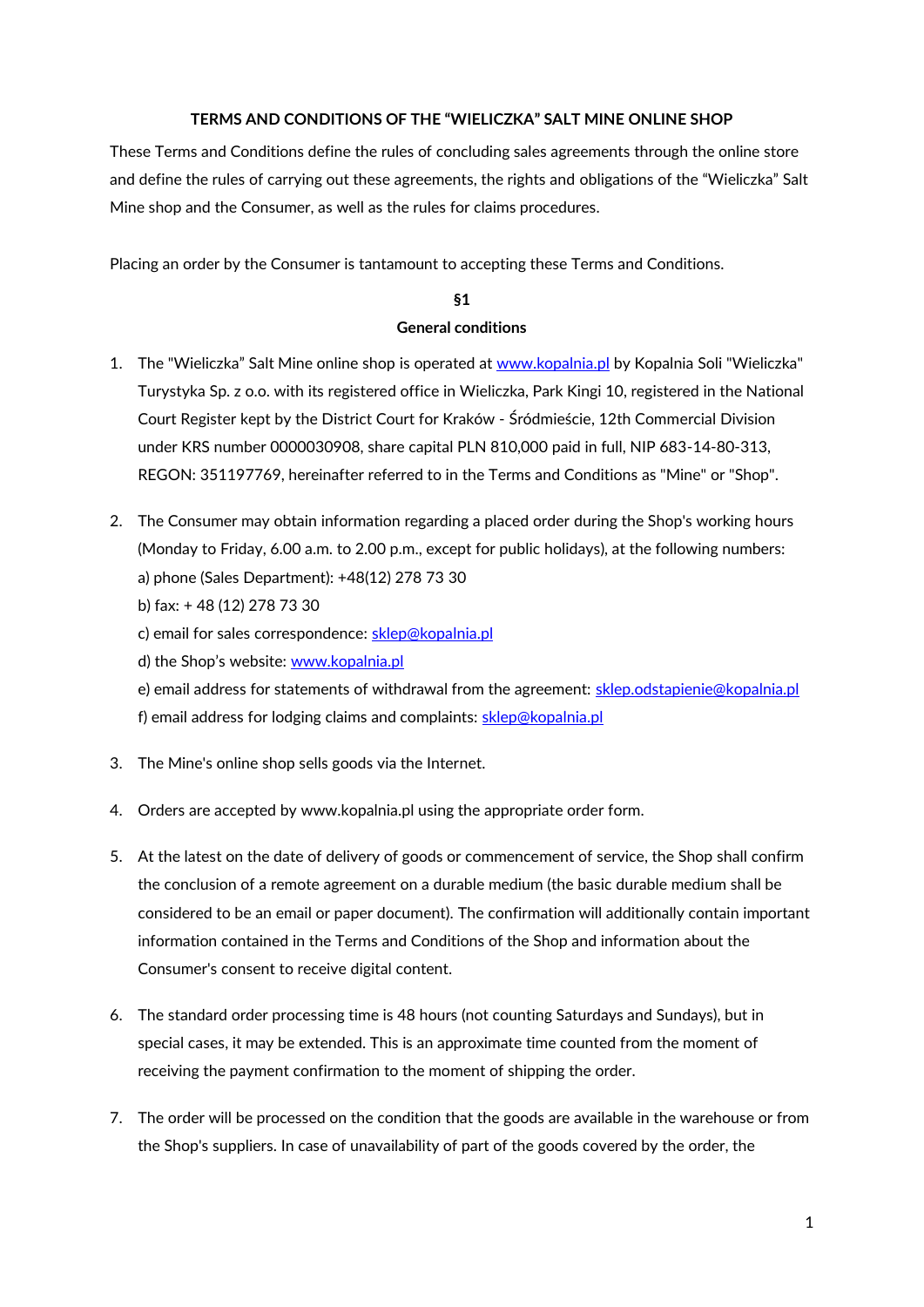Consumer is informed about the status of the order and decides on the manner of its realisation (partial shipping, extension of waiting time, cancellation of the entire order).

- 8. A limited number of goods is allocated for promotional sales and final sales and orders are processed according to the order of receipt of confirmed orders for these goods, until stocks covered by this form of sales are exhausted.
- 9. The Consumer pays for the ordered goods by bank transfer to the Shop's account.
- 10. A VAT invoice is issued for each order. A VAT invoice is issued when all the goods ordered by the Consumer are assembled and ready for shipping. The consumer receives an original invoice signed by the Shop. Please note that if a Consumer who is a natural person places an order or makes a purchase using data (e.g. name/company) relating to the business activities of that buyer, it will be presumed that the purchase is made in connection with such activities and that the invoice will be issued to that buyer as a business owner.
- 11. The Consumer may make changes to the order until the receipt of confirmation of the conclusion of the agreement from the Shop.
- 12. All prices are in Polish złoty (PLN) and include VAT. The price given for each product is binding at the time of placing the order by the Consumer.
- 13. In countries where shipments are subject to customs duty, the cost of the charge is borne by the Consumer. In such cases, the delivery time is longer by 24 hours.
- 14. The procedure of sending transaction receivables and verifying the Shop is carried out by platności.pl
- 15. Delivery of the goods shall take place in the manner specified in the order. Shipments are delivered by:

UPS Polska Sp. z.o.o. Prądzyńskiego1/3 01-222 Warszawa Poland Tel.: +48 22 534 00 00 Fax: +48 22 534 08 01

or

InPost Sp. z o.o. Ul. Wielicka 28 30-552 Kraków Tel. +48 722444000 (service available only in Poland)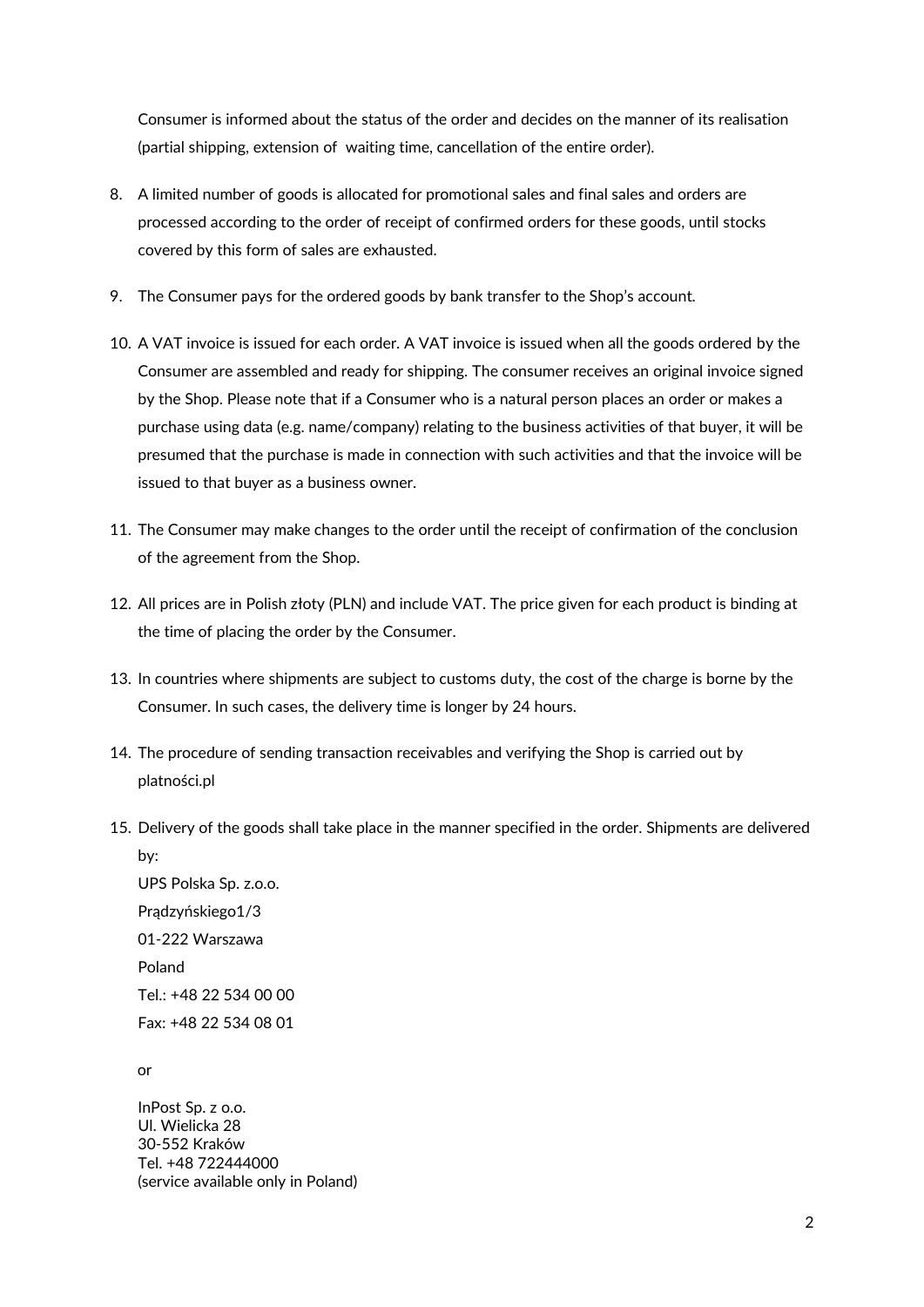- 16. Exact costs of the ordered goods and the processed shipment are provided to the Consumer in a clear and visible way on the order form, immediately before the Consumer places the order.
- 17. The Consumer is obliged to confirm before the order is confirmed on the website that the purchase is subject to the obligation to pay the costs of the confirmed order. This confirmation is made by the Consumer selecting the button "ORDER WITH OBLIGATION TO PAY."
- 18. The distance sales agreement between the Shop and the Consumer is concluded when the Shop receives an order placed by the Consumer. The subject of the agreement is the sale of goods listed in the order.

## **§2 Shipping terms and conditions**

- 1. The total cost of the order includes the value of the ordered products and the fee for the delivery of the ordered products to the Consumer. The cost of the order shall be borne by the Consumer. Information on the total costs of the order and the deadline for payment is provided to the Consumer before the order is placed. Unless otherwise stated, the payment period for the ordered goods shall be 5 working days from the date of the Consumer placing the order. In case of lack of payment within this period, the Shop cancels the order by immediately sending information to the Consumer on a durable medium.
- 2. All payments in the "Wieliczka" Salt Mine online shop are supported by www.payu.pl.
- 3. The parcels are delivered by:

UPS Polska Sp. z o.o., a courier company with its registered office in Warsaw at Prądzyńskiego 1/3,

or

Inpost a courier company with its registered office in Krakow at Wielicka 28 (service available only in Poland)

to the address indicated by the Consumer in the order.

- 4. The recipient in countries outside the European Union may be obliged to pay customs duty. The amount of customs duty is determined on the basis of the internal regulations of each country.
- 5. The shop reserves the right to suspend the processing of the order and its verification in case of justified doubts as to the reliability of the completed order form or placed order.

### **§3**

### **Conditions of withdrawal from the Agreement**

1. The Consumer may withdraw from the Agreement concluded with the Shop without giving any reason and without incurring additional costs within 14 days from the date of receipt of the order.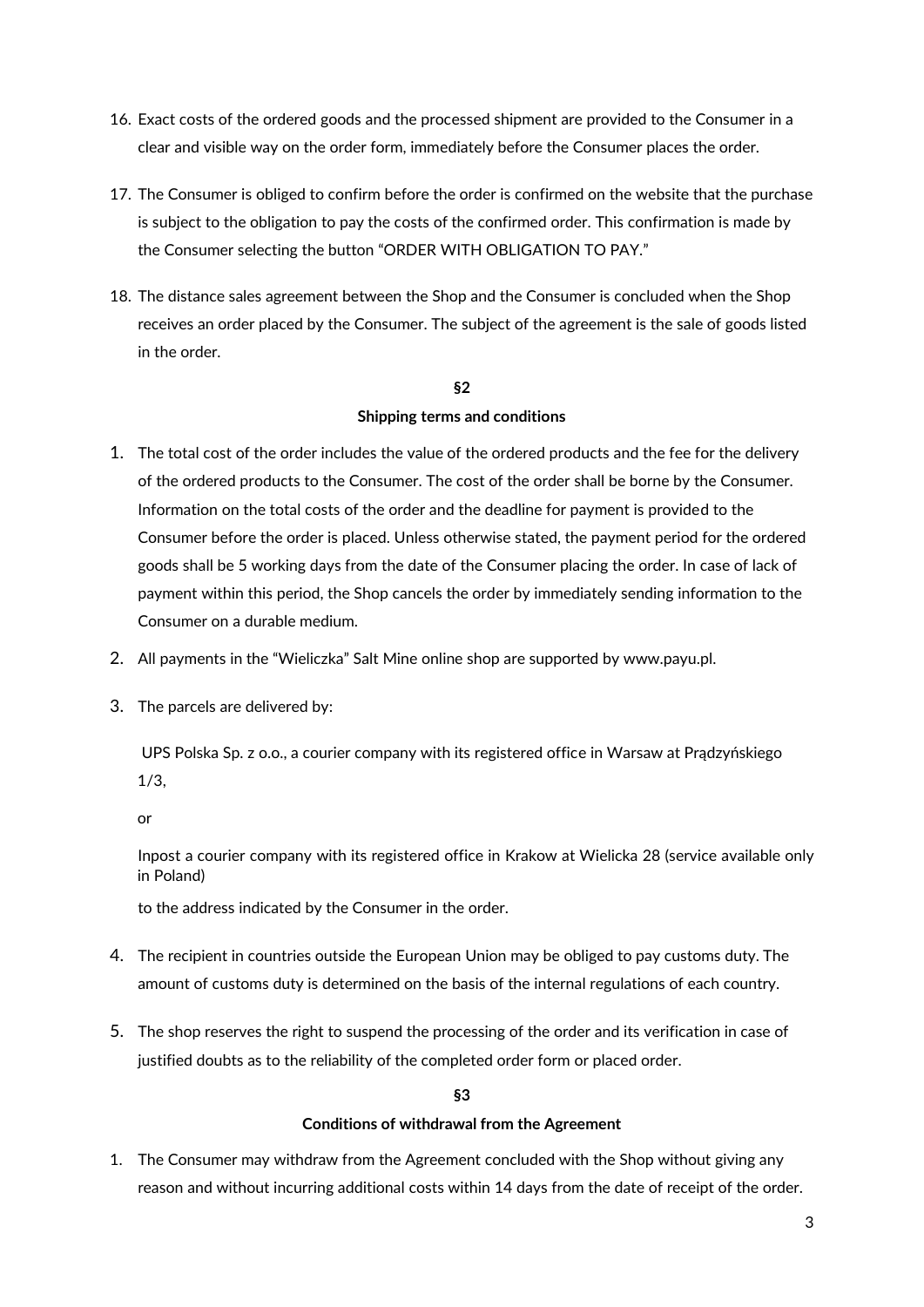The Shop informs the Consumer about the right and conditions of withdrawal from the Agreement at the moment of placing an order. In addition, upon confirmation of the conclusion of the Agreement by the Shop, the Consumer receives a sample withdrawal form.

- 2. Declaration of withdrawal from the agreement may be made in writing to the address of the Shop indicated in §1.1 of the Terms and Conditions or by email, sending a declaration of withdrawal to the Shop address: [sklep.odstapienie@kopalnia.pl](mailto:sklep.odstapienie@kopalnia.pl?preview)
- 3. In the event of a declaration of withdrawal from the agreement by electronic means, the Shop will immediately send the Consumer a confirmation of receipt of the declaration of withdrawal by email.
- 4. In case of withdrawal from the agreement by the Consumer, the Shop shall reimburse the Consumer the amount equal to the price of the goods including the cost of shipping the goods to the Consumer. The refund shall be made without delay but no later than within 14 days from the date of receipt of the Consumer's declaration of withdrawal from the agreement. Payments will be refunded within 5 working days by bank transfer to the account indicated by the Consumer or postal order to the address indicated in the order, after receipt of goods by the Shop or delivery by the Consumer of proof of return of goods. The refund shall be made using the same method of payment as used by the Consumer unless the Consumer agrees to another method of payment refund.
- 5. In case of return of goods as a result of withdrawal from the agreement, the Consumer shall bear the direct cost of return shipment of the goods. If the Consumer has chosen a method of delivery other than the cheapest usual method of delivery offered by the Shop, the Shop is not obliged to reimburse the Consumer for any additional costs incurred.
- 6. The Consumer is obliged to return the goods to the Shop or hand them over to a person authorised by the Shop without delay but no later than 14 days from the date of withdrawal from the agreement. In order to meet the deadline for the return of goods by the Consumer, it is sufficient to send back the goods before its expiry.
- 7. The goods must be returned unaltered, which means that the goods must not suffer any damage or destruction. The goods should be returned together with the packaging. Returned goods should be returned together with the received VAT invoice. If the value of the goods is reduced as a result of using the goods in a manner exceeding what is necessary to establish the properties of the goods, their characteristics and function, the consumer shall bear proportionate costs for the reduction of the value of the goods.
- 8. The consumer shall not be entitled to withdraw from the agreement in the case of the sale of perishable or short shelf life goods, as well as in the case of goods delivered in sealed packaging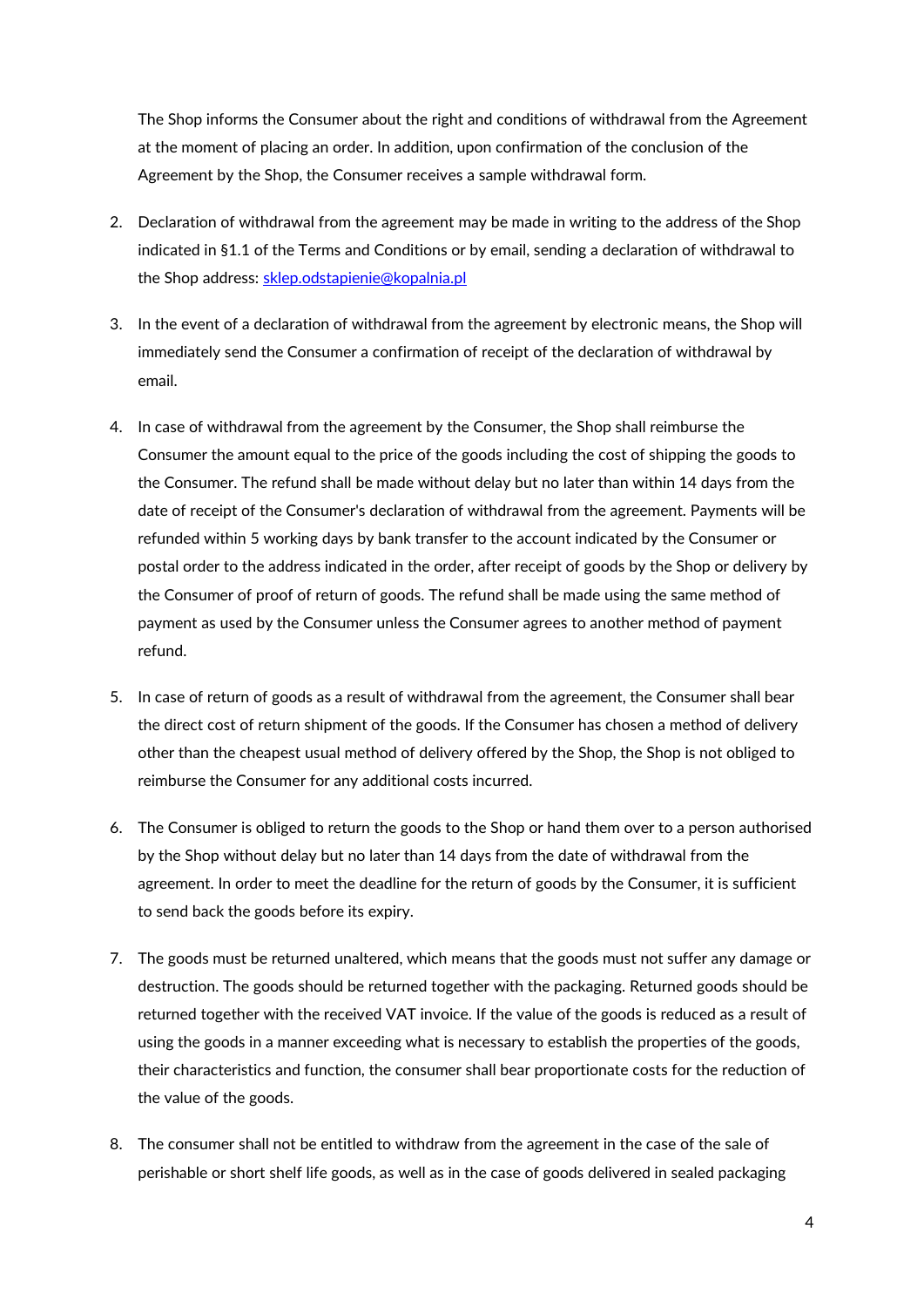which cannot be returned after opening for health or hygiene reasons if the packaging is opened after delivery.

# **§4**

### **Claims**

- 1. The Shop undertakes to deliver the ordered goods to the Consumer in a condition free from defects. For the goods delivered to the Consumer, the Shop provides a warranty in accordance with the provisions of the Civil Code Act for a period of 24 months from the date of delivery of the goods to the Consumer.
- 2. The warranty shall not apply if the product has been mechanically damaged due to reasons for which the Shop is not responsible, in particular due to improper use of the product.
- 3. Within the scope of the warranty rights, the Consumer is entitled to demand:

a) replacement of the goods or removal of the defect; instead of the defect removal proposed by the Shop the Consumer may demand replacement of the goods with goods free of defects or instead of replacing the goods demand removal of the defect, unless bringing the goods to conformity with the agreement in the manner chosen by the Consumer is impossible or would require excessive costs in comparison with the manner proposed by the Shop;

b) reduction of the price with an indication of the amount by which the reduction is to take place or withdraw from the agreement; such right shall not apply if the Shop immediately and without undue inconvenience to the Consumer replaces the defective goods with goods free of defects or removes the defect. This restriction shall not apply if the goods have already been replaced or repaired by the Shop. The consumer may not withdraw from the agreement if the defect is immaterial;

- 4. If the Consumer finds any defects in the product during its use, they should contact the Sales Department of the Kopalnia Soli "Wieliczka" Turystyka at: +48 (12) 278 73 30.
- 5. If the consumer finds defects or damage in the goods after receipt, they shall return the goods to: Kopalnia Soli "Wieliczka" Turystyka sp. z o.o., 32-020 Wieliczka, Park Kingi 10, Poland, with an annotation "online shop". Returned goods should be accompanied by a proof of purchase (invoice) together with a brief description of the damage to the goods. All complaints shall be considered within 14 working days of receipt. Within this period, the Consumer shall be informed in writing about the manner of handling the complaint. Damaged goods shall be replaced with goods free from defects, and if this is no longer possible (for example, due to exhaustion of stocks), the Shop will refund the equivalent of the price of the product or offer the Buyer other goods available in the Shop to choose from. After consideration of the complaint, the goods are returned at the expense of the Shop.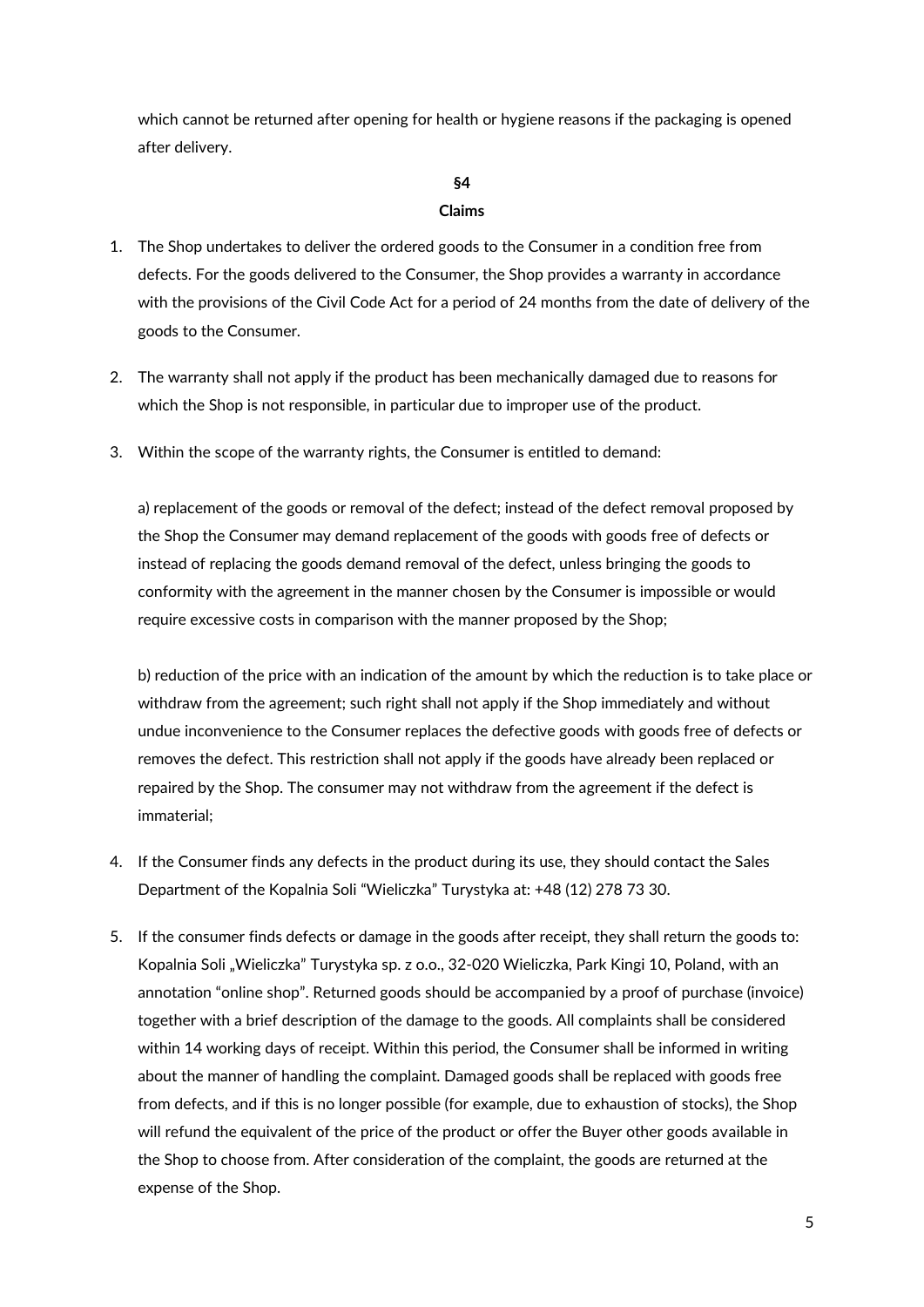## **§5 Final Provisions**

- 1. Personal data of customers will be processed in accordance with the requirements of the applicable law, in particular the provisions of Regulation (EU) 2016/679 of the European Parliament and of the Council of 27 April 2016 on the protection of natural persons with regard to the processing of personal data and on the free movement of such data, and repealing Directive 95/46/EC (General Data Protection Regulation or "GDPR"). Detailed information on the processing of personal data is contained in the Information Clause below the Terms and Conditions. The registration form contains data enabling the identification of the user, i.e. personal data and contact details. However, it is obligatory to fill in only some parts of it, containing data required for the conclusion of transactions under civil law and concerning the sale agreement. Every Consumer who has filled in the registration form has the permanent ability to access the data in order to verify, modify or delete it. The shop does not transfer, resell or share the collected personal data of its customers to other persons or institutions.
- 2. The rights and obligations of the parties resulting from the concluded agreement are regulated in the Act of 30 May 2014 on Consumer Rights (Journal of Laws [Dz.U.] of 24 June 2014, item 827) and the Act of 23 April 1964 Civil Code (Journal of Laws [Dz.U.] 2014.121 as amended).
- 3. The agreement of sale of goods is concluded in accordance with the Polish law and in the Polish language.
- 4. All disputes arising from the sales agreement shall be considered by the competent court in the place of jurisdiction according to the general jurisdiction.
- 5. W przypadku wystąpienia jakichkolwiek błędów lub pomyłek w publikowanych przez Sklep informacjach prosimy o przesłanie informacji o dostrzeżonych nieprawidłowościach na adres email[:sklep@kopalnia.pl](mailto:sklep@kopalnia.pl?preview)
- 6. In the event of any errors or mistakes in the information published by the Shop, please send the information about the detected irregularities to the e-mail address: sklep@kopalnia.pl
- 7. The Terms and Conditions enter into force on 06.05.2022.

#### **Download the sample withdrawal from agreement form:**

[Download PDF file](https://api.kopalnia.pl/storage/2021/15/withdrawal-from-agreement.pdf)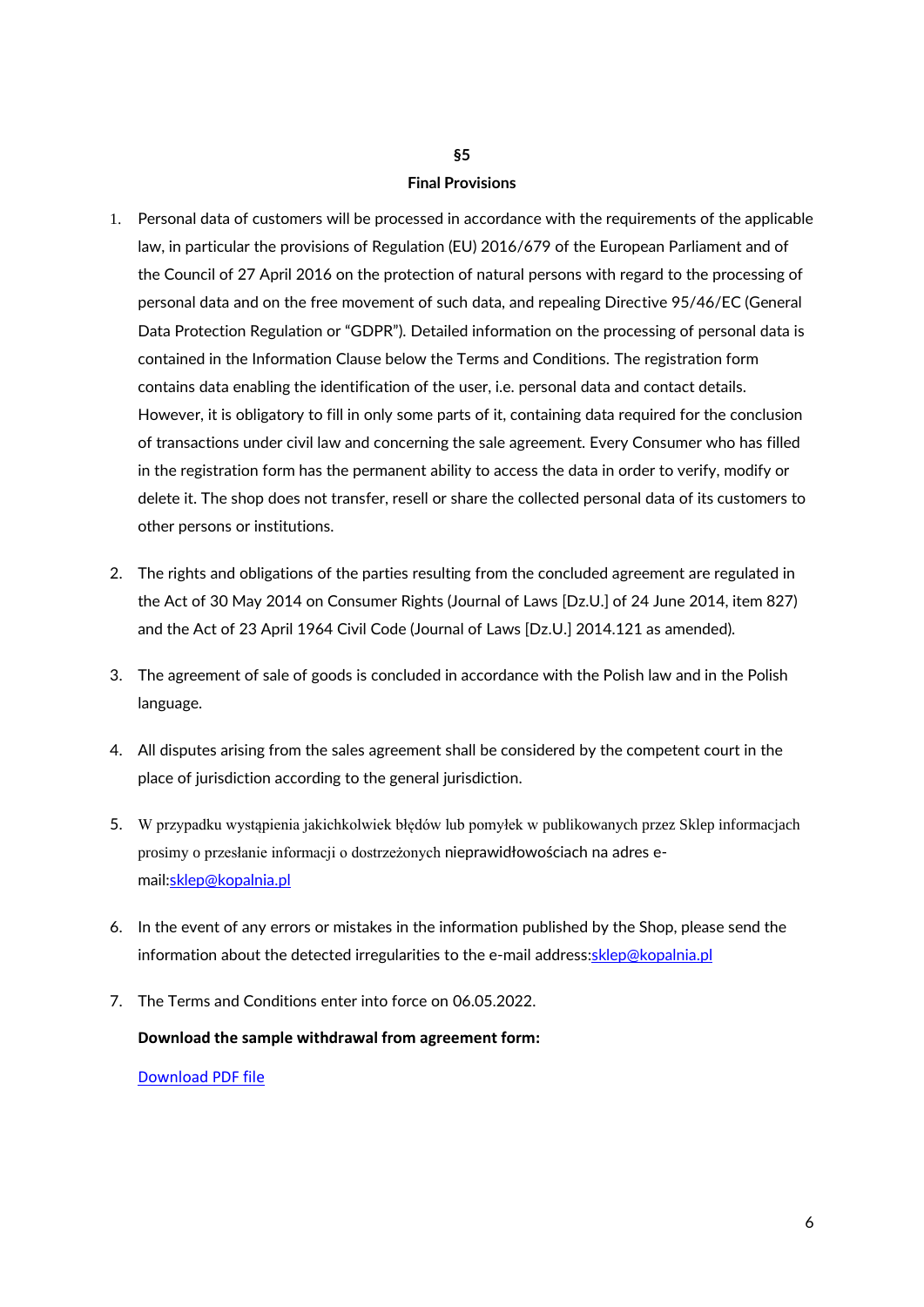### **Information clause**

- 1. Kopalnia Soli "Wieliczka" Turystyka Sp. z o. o., Park Kingi 10, 32-020 Wieliczka is the controller of your personal data (hereinafter "the Controller").
- 2. Compliance with data protection rules is supervised by a Data Protection Officer appointed by the Controller, who may be contacted by e-mail: *iod@kopalnia.pl.*
- 3. Personal data will be processed for the following purposes and on the basis of the following legal grounds:

| <b>Purpose of data processing</b>                                                                                                                                                                                                                                                    | Legal basis for data processing                                                                                                                                                              |
|--------------------------------------------------------------------------------------------------------------------------------------------------------------------------------------------------------------------------------------------------------------------------------------|----------------------------------------------------------------------------------------------------------------------------------------------------------------------------------------------|
| Acceptance and processing of orders in the online $ $ article 6(1)(b) GDPR (performance of an<br>shop                                                                                                                                                                                | agreement to which the data subject is party or<br>in order to take steps at the request of the data<br>subject prior to entering into an agreement),                                        |
| Handling of the complaint process                                                                                                                                                                                                                                                    | article 6(1)(b) GDPR (performance of a contract<br>to which the data subject is party or in order to<br>take steps at the request of the data subject<br>prior to entering into a contract), |
| Compliance with the obligations arising from the article $6(1)(c)$ GDPR (legal obligation) - the<br>$\parallel$ aw concerning the issue and retention of Accounting Act and tax law regulations<br>accounting documents (invoices, receipts)                                         |                                                                                                                                                                                              |
| Entering in the newsletter database and sending article $6(1)(f)$ GDPR (legitimate interest - direct<br>promotional and advertising materials, as well as marketing of products and services).<br>conducting analyses and statistics of marketing<br>activities.                     |                                                                                                                                                                                              |
| Monitoring and analysis of shopping activity in<br>the online shop, including providing information article 6(1)(f) GDPR (legitimate interest -<br>about unfinished transactions (only for customers profiling by monitoring and analysis of online<br>subscribed to the newsletter) | shop customer activity                                                                                                                                                                       |
| Establishing and pursuing claims, as well as<br>undertaking debt related to the debt collection<br>process, defence against claims.                                                                                                                                                  | article 6(1)(f) GDPR (legitimate interest<br>establishing and pursuing possible claims,<br>defence against claims)                                                                           |

- 4. The recipients of your personal data will be entities providing services to the Controller, in particular the IT support for the [https://www.kopalnia.pl](https://www.kopalnia.pl/) website, Kopalnia Soli "Wieliczka" S.A., courier companies (as concerns delivery of purchased goods), as well as entities authorised to receive data under the law.
- 5. Your personal data will be stored:
	- a) for the duration of the agreement concluded with you,
	- b) until you have objected to the processing of your data in the case when the processing of personal data is based on a so-called legitimate interest (such cases are described in point 3 above).

After the period indicated above, your personal data will be archived for as long as the relevant legal regulations require data to be stored or for as long as any claims are time-barred.

- 6. In connection with the processing of personal data, you have the following rights:
	- a) the right of access to data content, the right of rectification, the right to erasure, the right to limit data processing, the right to data portability,